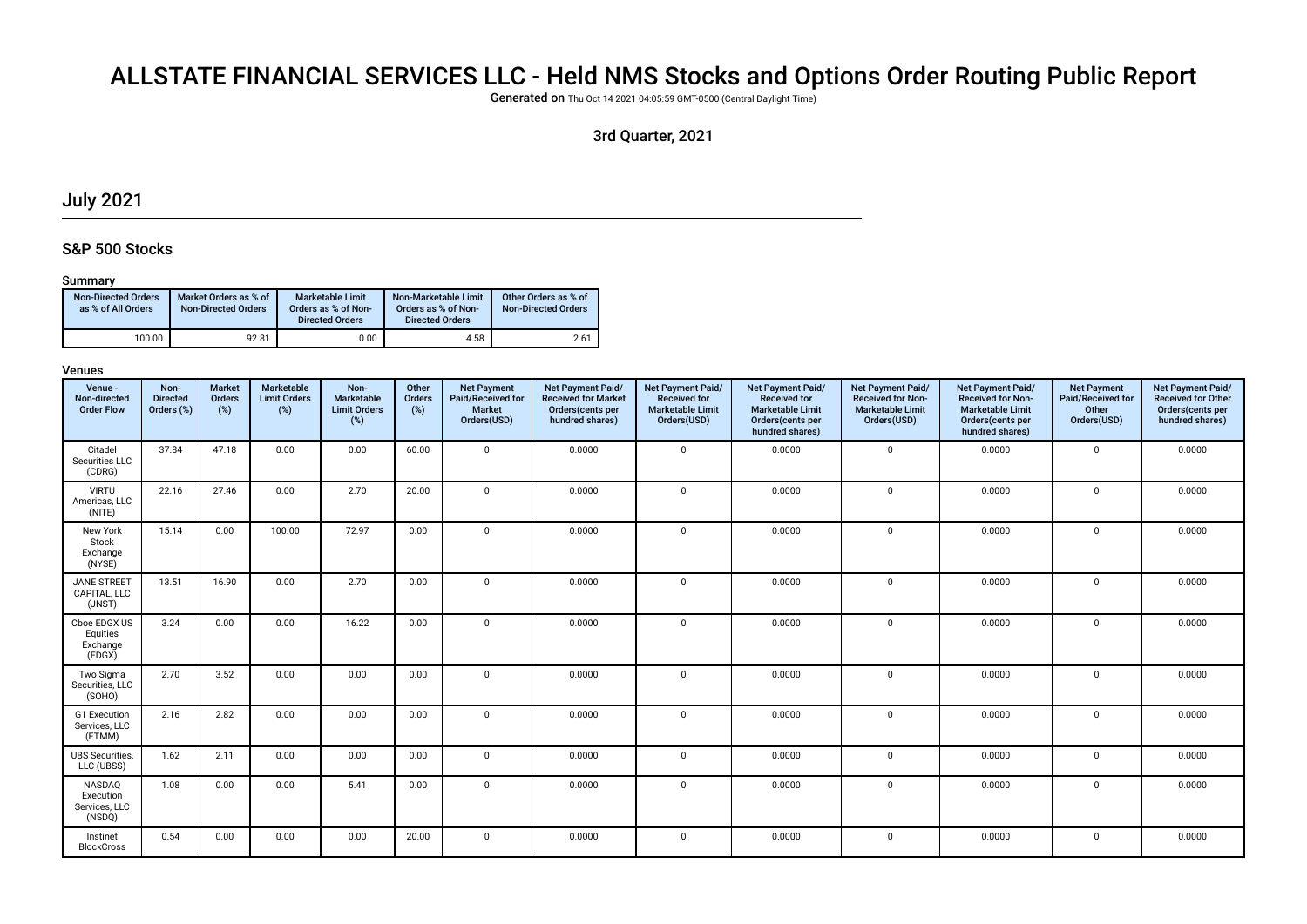| <b>Venue -</b><br>Non-directed<br><b>Order Flow</b> | Non-<br><b>Directed</b><br>Orders (%) | <b>Market</b><br>Orders<br>(%) | <b>Marketable</b><br><b>Limit Orders</b> | Non-<br>Marketable<br><b>Limit Orders</b> | Other<br>Orders<br>(%) | <b>Net Payment</b><br><b>Paid/Received for</b><br><b>Market</b><br>Orders(USD) | Net Payment Paid/<br><b>Received for Market</b><br>Orders (cents per<br>hundred shares) | <b>Net Payment Paid/</b><br><b>Received for</b><br><b>Marketable Limit</b><br>Orders(USD) | Net Payment Paid/<br><b>Received for</b><br><b>Marketable Limit</b><br>Orders(cents per<br>hundred shares) | Net Payment Paid/<br><b>Received for Non-</b><br><b>Marketable Limit</b><br>Orders(USD) | <b>Net Payment Paid/</b><br><b>Received for Non-</b><br><b>Marketable Limit</b><br>Orders(cents per<br>hundred shares) | Net Payment<br>Paid/Received for<br>Other<br>Orders(USD) | <b>Net Payment Paid/</b><br><b>Received for Other</b><br>Orders(cents per<br>hundred shares) |
|-----------------------------------------------------|---------------------------------------|--------------------------------|------------------------------------------|-------------------------------------------|------------------------|--------------------------------------------------------------------------------|-----------------------------------------------------------------------------------------|-------------------------------------------------------------------------------------------|------------------------------------------------------------------------------------------------------------|-----------------------------------------------------------------------------------------|------------------------------------------------------------------------------------------------------------------------|----------------------------------------------------------|----------------------------------------------------------------------------------------------|
| (BLKX)                                              |                                       |                                |                                          |                                           |                        |                                                                                |                                                                                         |                                                                                           |                                                                                                            |                                                                                         |                                                                                                                        |                                                          |                                                                                              |

Citadel Securities LLC (CDRG):

[Insert discussion of the material aspects of the relationship with this venue pursuant to rule 606(a)(1)(iv).]

VIRTU Americas, LLC (NITE): [Insert discussion of the material aspects of the relationship with this venue pursuant to rule 606(a)(1)(iv).]

New York Stock Exchange (NYSE): [Insert discussion of the material aspects of the relationship with this venue pursuant to rule 606(a)(1)(iv).]

JANE STREET CAPITAL, LLC (JNST): [Insert discussion of the material aspects of the relationship with this venue pursuant to rule 606(a)(1)(iv).]

Cboe EDGX US Equities Exchange (EDGX): [Insert discussion of the material aspects of the relationship with this venue pursuant to rule 606(a)(1)(iv).]

Two Sigma Securities, LLC (SOHO): [Insert discussion of the material aspects of the relationship with this venue pursuant to rule 606(a)(1)(iv).]

G1 Execution Services, LLC (ETMM): [Insert discussion of the material aspects of the relationship with this venue pursuant to rule 606(a)(1)(iv).]

UBS Securities, LLC (UBSS): [Insert discussion of the material aspects of the relationship with this venue pursuant to rule 606(a)(1)(iv).]

NASDAQ Execution Services, LLC (NSDQ): [Insert discussion of the material aspects of the relationship with this venue pursuant to rule 606(a)(1)(iv).]

Instinet BlockCross (BLKX): [Insert discussion of the material aspects of the relationship with this venue pursuant to rule 606(a)(1)(iv).]

# July 2021

### Non-S&P 500 Stocks

### Summary

| <b>Non-Directed Orders</b><br>as % of All Orders | Market Orders as % of<br><b>Non-Directed Orders</b> | Marketable Limit<br>Orders as % of Non-<br><b>Directed Orders</b> | Non-Marketable Limit<br>Orders as % of Non-<br><b>Directed Orders</b> | Other Orders as % of<br><b>Non-Directed Orders</b> |
|--------------------------------------------------|-----------------------------------------------------|-------------------------------------------------------------------|-----------------------------------------------------------------------|----------------------------------------------------|
| 100.00                                           | 82.76                                               | 2.59                                                              | 13.79                                                                 | 0.86                                               |

| Venue -<br>Non-directed<br><b>Order Flow</b> | Non-<br>Directed<br>Orders (%) | <b>Market</b><br><b>Orders</b><br>(9) | Marketable<br><b>Limit Orders</b><br>(%) | Non-<br>Marketable<br><b>Limit Orders</b><br>$(\%)$ | Other<br><b>Orders</b><br>(%) | <b>Net Payment</b><br>Paid/Received for<br><b>Market</b><br>Orders(USD) | <b>Net Payment Paid/</b><br><b>Received for Market</b><br>Orders cents per<br>hundred shares) | <b>Net Payment Paid/</b><br><b>Received for</b><br><b>Marketable Limit</b><br>Orders(USD) | <b>Net Payment Paid/</b><br><b>Received for</b><br><b>Marketable Limit</b><br>Orders (cents per<br>hundred shares) | <b>Net Payment Paid/</b><br><b>Received for Non-</b><br><b>Marketable Limit</b><br>Orders(USD) | <b>Net Payment Paid/</b><br><b>Received for Non-</b><br><b>Marketable Limit</b><br>Orders (cents per<br>hundred shares) | <b>Net Payment</b><br>Paid/Received for<br>Other<br>Orders(USD) | Net Payment Paid/<br><b>Received for Other</b><br>Orders(cents per<br>hundred shares) |
|----------------------------------------------|--------------------------------|---------------------------------------|------------------------------------------|-----------------------------------------------------|-------------------------------|-------------------------------------------------------------------------|-----------------------------------------------------------------------------------------------|-------------------------------------------------------------------------------------------|--------------------------------------------------------------------------------------------------------------------|------------------------------------------------------------------------------------------------|-------------------------------------------------------------------------------------------------------------------------|-----------------------------------------------------------------|---------------------------------------------------------------------------------------|
| Citadel<br>Securities LLC<br>(CDRG)          | 32.51                          | 54.69                                 | 50.00                                    | 5.52                                                | 50.00                         |                                                                         | 0.0000                                                                                        |                                                                                           | 0.0000                                                                                                             |                                                                                                | 0.0000                                                                                                                  |                                                                 | 0.0000                                                                                |
| NASDAQ                                       | 19.56                          | 0.00                                  | 0.00                                     | 43.56                                               | 0.00                          |                                                                         | 0.0000                                                                                        |                                                                                           | 0.0000                                                                                                             |                                                                                                | 0.0000                                                                                                                  |                                                                 | 0.0000                                                                                |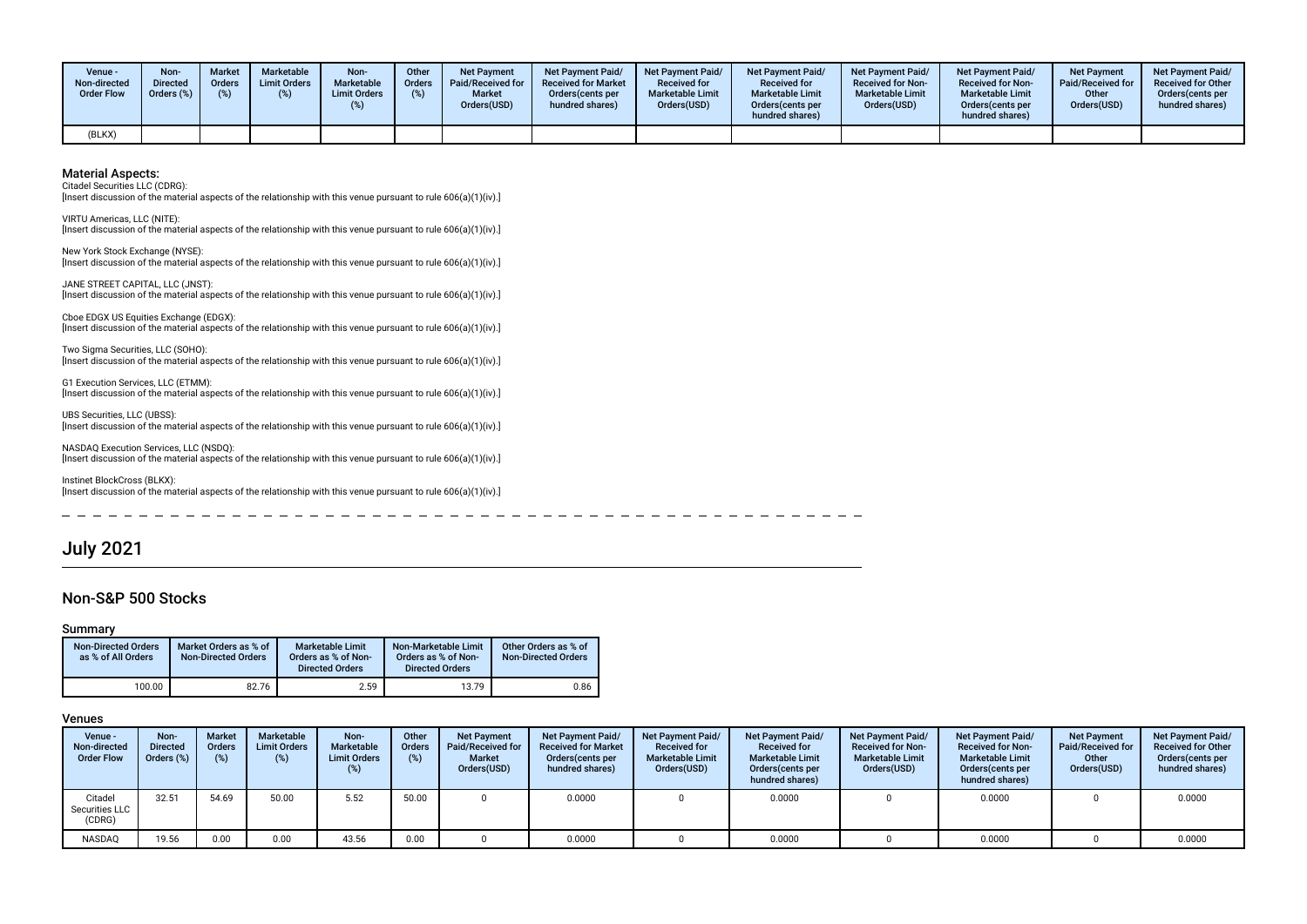| Venue -<br>Non-directed<br><b>Order Flow</b>   | Non-<br><b>Directed</b><br>Orders (%) | <b>Market</b><br>Orders<br>(%) | Marketable<br><b>Limit Orders</b><br>(%) | Non-<br>Marketable<br><b>Limit Orders</b><br>$(\%)$ | Other<br>Orders<br>(%) | <b>Net Payment</b><br>Paid/Received for<br>Market<br>Orders(USD) | Net Payment Paid/<br><b>Received for Market</b><br>Orders(cents per<br>hundred shares) | Net Payment Paid/<br><b>Received for</b><br><b>Marketable Limit</b><br>Orders(USD) | Net Payment Paid/<br><b>Received for</b><br><b>Marketable Limit</b><br>Orders(cents per<br>hundred shares) | Net Payment Paid/<br><b>Received for Non-</b><br><b>Marketable Limit</b><br>Orders(USD) | Net Payment Paid/<br><b>Received for Non-</b><br><b>Marketable Limit</b><br>Orders(cents per<br>hundred shares) | <b>Net Payment</b><br>Paid/Received for<br>Other<br>Orders(USD) | Net Payment Paid/<br><b>Received for Other</b><br>Orders(cents per<br>hundred shares) |
|------------------------------------------------|---------------------------------------|--------------------------------|------------------------------------------|-----------------------------------------------------|------------------------|------------------------------------------------------------------|----------------------------------------------------------------------------------------|------------------------------------------------------------------------------------|------------------------------------------------------------------------------------------------------------|-----------------------------------------------------------------------------------------|-----------------------------------------------------------------------------------------------------------------|-----------------------------------------------------------------|---------------------------------------------------------------------------------------|
| Execution<br>Services, LLC<br>(NSDQ)           |                                       |                                |                                          |                                                     |                        |                                                                  |                                                                                        |                                                                                    |                                                                                                            |                                                                                         |                                                                                                                 |                                                                 |                                                                                       |
| New York<br>Stock<br>Exchange<br>(NYSE)        | 19.28                                 | 0.00                           | 0.00                                     | 42.94                                               | 0.00                   | $\Omega$                                                         | 0.0000                                                                                 | $\Omega$                                                                           | 0.0000                                                                                                     | $\mathbf 0$                                                                             | 0.0000                                                                                                          | $\Omega$                                                        | 0.0000                                                                                |
| <b>VIRTU</b><br>Americas, LLC<br>(NITE)        | 13.77                                 | 24.48                          | 33.33                                    | 0.00                                                | 50.00                  | $\Omega$                                                         | 0.0000                                                                                 | $\Omega$                                                                           | 0.0000                                                                                                     | $\mathbf 0$                                                                             | 0.0000                                                                                                          | $\Omega$                                                        | 0.0000                                                                                |
| <b>JANE STREET</b><br>CAPITAL, LLC<br>(JNST)   | 7.16                                  | 11.98                          | 16.67                                    | 1.23                                                | 0.00                   | $\mathbf{0}$                                                     | 0.0000                                                                                 | $\Omega$                                                                           | 0.0000                                                                                                     | 0                                                                                       | 0.0000                                                                                                          | $\mathbf 0$                                                     | 0.0000                                                                                |
| Cboe EDGX US<br>Equities<br>Exchange<br>(EDGX) | 3.03                                  | 0.00                           | 0.00                                     | 6.75                                                | 0.00                   | $\mathbf 0$                                                      | 0.0000                                                                                 | $\Omega$                                                                           | 0.0000                                                                                                     | $\mathbf 0$                                                                             | 0.0000                                                                                                          | $\mathbf 0$                                                     | 0.0000                                                                                |
| Two Sigma<br>Securities, LLC<br>(SOHO)         | 2.48                                  | 4.69                           | 0.00                                     | 0.00                                                | 0.00                   | $\Omega$                                                         | 0.0000                                                                                 | $\Omega$                                                                           | 0.0000                                                                                                     | $\mathbf 0$                                                                             | 0.0000                                                                                                          | $\Omega$                                                        | 0.0000                                                                                |
| G1 Execution<br>Services, LLC<br>(ETMM)        | 1.93                                  | 3.65                           | 0.00                                     | 0.00                                                | 0.00                   | $\mathbf{0}$                                                     | 0.0000                                                                                 | $\mathbf{0}$                                                                       | 0.0000                                                                                                     | $\mathbf 0$                                                                             | 0.0000                                                                                                          | $\mathbf 0$                                                     | 0.0000                                                                                |
| <b>UBS</b><br>Securities, LLC<br>(UBSS)        | 0.28                                  | 0.52                           | 0.00                                     | 0.00                                                | 0.00                   | $\mathbf 0$                                                      | 0.0000                                                                                 | $\mathbf 0$                                                                        | 0.0000                                                                                                     | 0                                                                                       | 0.0000                                                                                                          | $\mathbf 0$                                                     | 0.0000                                                                                |

Citadel Securities LLC (CDRG):

[Insert discussion of the material aspects of the relationship with this venue pursuant to rule 606(a)(1)(iv).]

NASDAQ Execution Services, LLC (NSDQ): [Insert discussion of the material aspects of the relationship with this venue pursuant to rule 606(a)(1)(iv).]

New York Stock Exchange (NYSE): [Insert discussion of the material aspects of the relationship with this venue pursuant to rule 606(a)(1)(iv).]

VIRTU Americas, LLC (NITE): [Insert discussion of the material aspects of the relationship with this venue pursuant to rule 606(a)(1)(iv).]

JANE STREET CAPITAL, LLC (JNST): [Insert discussion of the material aspects of the relationship with this venue pursuant to rule 606(a)(1)(iv).]

Cboe EDGX US Equities Exchange (EDGX): [Insert discussion of the material aspects of the relationship with this venue pursuant to rule 606(a)(1)(iv).]

Two Sigma Securities, LLC (SOHO): [Insert discussion of the material aspects of the relationship with this venue pursuant to rule 606(a)(1)(iv).]

G1 Execution Services, LLC (ETMM): [Insert discussion of the material aspects of the relationship with this venue pursuant to rule 606(a)(1)(iv).]

UBS Securities, LLC (UBSS): [Insert discussion of the material aspects of the relationship with this venue pursuant to rule 606(a)(1)(iv).]

July 2021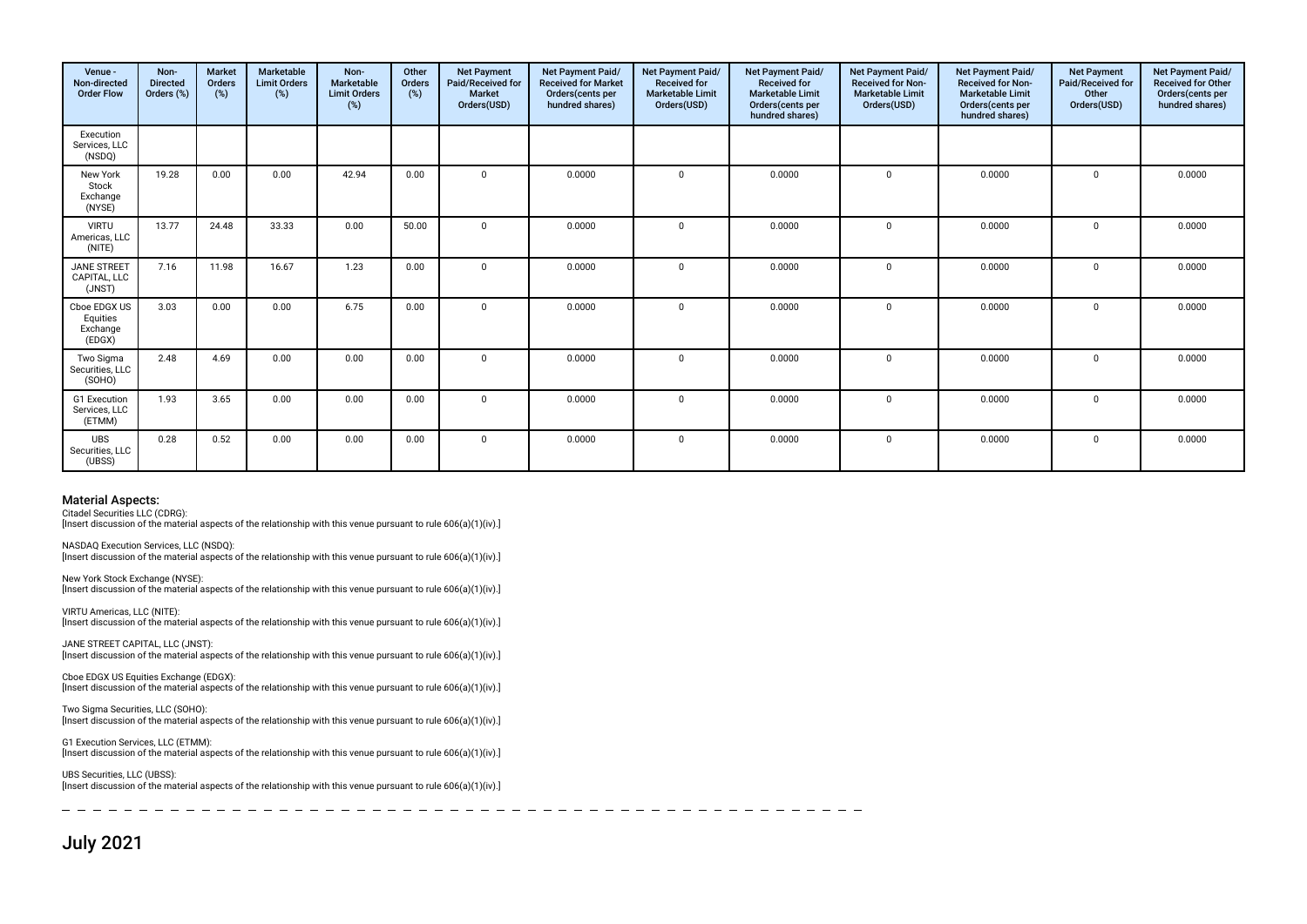# **Options**

## Summary

| <b>Non-Directed Orders</b><br>as % of All Orders | Market Orders as % of<br><b>Non-Directed Orders</b> | <b>Marketable Limit</b><br>Orders as % of Non-<br><b>Directed Orders</b> | Non-Marketable Limit<br>Orders as % of Non-<br><b>Directed Orders</b> | Other Orders as % of<br><b>Non-Directed Orders</b> |
|--------------------------------------------------|-----------------------------------------------------|--------------------------------------------------------------------------|-----------------------------------------------------------------------|----------------------------------------------------|
| 0.00                                             | 0.00                                                | 0.00                                                                     | 0.00                                                                  | 0.00                                               |

# Venues

| Venue -<br>Non-<br>directed<br>Order<br>Flow | Non<br>)irected<br>$Jrders (\%)$ | Marke<br><b>Orders</b> | <b>Marketable</b><br><b>Limit Orders</b> | Non-<br><b>Marketable</b><br><b>Limit Orders</b> | <b>Other</b><br><b>Orders</b> | <b>Net Payment</b><br>Paid/Received for<br><b>Market</b><br>Orders(USD) | <b>Net Payment Paid/</b><br><b>Received for Market</b><br>Orders (cents per<br>hundred shares) | Net Payment Paid/<br><b>Received for</b><br><b>Marketable Limit</b><br>Orders(USD) | <b>Net Payment Paid/</b><br><b>Received for</b><br><b>Marketable Limit</b><br>Orders (cents per<br>hundred shares) | Net Payment Paid/<br><b>Received for Non-</b><br><b>Marketable Limit</b><br>Orders(USD) | <b>Net Payment Paid/</b><br><b>Received for Non-</b><br><b>Marketable Limit</b><br>Orders(cents per<br>hundred shares) | <b>Net Payment</b><br>Paid/Received for<br>Other<br>Orders(USD) | Net Payment Paid/<br><b>Received for Other</b><br>Orders (cents per<br>hundred shares) |
|----------------------------------------------|----------------------------------|------------------------|------------------------------------------|--------------------------------------------------|-------------------------------|-------------------------------------------------------------------------|------------------------------------------------------------------------------------------------|------------------------------------------------------------------------------------|--------------------------------------------------------------------------------------------------------------------|-----------------------------------------------------------------------------------------|------------------------------------------------------------------------------------------------------------------------|-----------------------------------------------------------------|----------------------------------------------------------------------------------------|
|----------------------------------------------|----------------------------------|------------------------|------------------------------------------|--------------------------------------------------|-------------------------------|-------------------------------------------------------------------------|------------------------------------------------------------------------------------------------|------------------------------------------------------------------------------------|--------------------------------------------------------------------------------------------------------------------|-----------------------------------------------------------------------------------------|------------------------------------------------------------------------------------------------------------------------|-----------------------------------------------------------------|----------------------------------------------------------------------------------------|

# Material Aspects:

# August 2021

# S&P 500 Stocks

## **Summary**

| <b>Non-Directed Orders</b><br>as % of All Orders | Market Orders as % of<br>Non-Directed Orders | <b>Marketable Limit</b><br>Orders as % of Non-<br><b>Directed Orders</b> | Non-Marketable Limit<br>Orders as % of Non-<br><b>Directed Orders</b> | Other Orders as % of<br><b>Non-Directed Orders</b> |
|--------------------------------------------------|----------------------------------------------|--------------------------------------------------------------------------|-----------------------------------------------------------------------|----------------------------------------------------|
| 100.00                                           | 94.31                                        | 1.63                                                                     | 0.81                                                                  | 3.25                                               |

| Venue -<br>Non-directed<br><b>Order Flow</b>   | Non-<br><b>Directed</b><br>Orders (%) | <b>Market</b><br>Orders<br>$(\%)$ | Marketable<br><b>Limit Orders</b><br>(%) | Non-<br>Marketable<br><b>Limit Orders</b><br>(%) | Other<br>Orders<br>(%) | <b>Net Payment</b><br>Paid/Received for<br><b>Market</b><br>Orders(USD) | Net Payment Paid/<br><b>Received for Market</b><br>Orders(cents per<br>hundred shares) | Net Payment Paid/<br><b>Received for</b><br><b>Marketable Limit</b><br>Orders(USD) | Net Payment Paid/<br><b>Received for</b><br><b>Marketable Limit</b><br>Orders(cents per<br>hundred shares) | Net Payment Paid/<br><b>Received for Non-</b><br><b>Marketable Limit</b><br>Orders(USD) | Net Payment Paid/<br><b>Received for Non-</b><br><b>Marketable Limit</b><br>Orders(cents per<br>hundred shares) | <b>Net Payment</b><br>Paid/Received for<br>Other<br>Orders(USD) | Net Payment Paid/<br><b>Received for Other</b><br>Orders(cents per<br>hundred shares) |
|------------------------------------------------|---------------------------------------|-----------------------------------|------------------------------------------|--------------------------------------------------|------------------------|-------------------------------------------------------------------------|----------------------------------------------------------------------------------------|------------------------------------------------------------------------------------|------------------------------------------------------------------------------------------------------------|-----------------------------------------------------------------------------------------|-----------------------------------------------------------------------------------------------------------------|-----------------------------------------------------------------|---------------------------------------------------------------------------------------|
| Citadel<br>Securities LLC<br>(CDRG)            | 54.03                                 | 56.03                             | 0.00                                     | 0.00                                             | 50.00                  | $\Omega$                                                                | 0.0000                                                                                 |                                                                                    | 0.0000                                                                                                     | $\Omega$                                                                                | 0.0000                                                                                                          | 0                                                               | 0.0000                                                                                |
| <b>VIRTU</b><br>Americas, LLC<br>(NITE)        | 22.58                                 | 20.69                             | 100.00                                   | 0.00                                             | 50.00                  | $\Omega$                                                                | 0.0000                                                                                 |                                                                                    | 0.0000                                                                                                     | $\Omega$                                                                                | 0.0000                                                                                                          | $\Omega$                                                        | 0.0000                                                                                |
| <b>JANE STREET</b><br>CAPITAL, LLC<br>(JNST)   | 18.55                                 | 18.97                             | 0.00                                     | 50.00                                            | 0.00                   | $\mathbf{0}$                                                            | 0.0000                                                                                 |                                                                                    | 0.0000                                                                                                     | $\Omega$                                                                                | 0.0000                                                                                                          | $\mathbf 0$                                                     | 0.0000                                                                                |
| Two Sigma<br>Securities, LLC<br>(SOHO)         | 2.42                                  | 2.59                              | 0.00                                     | 0.00                                             | 0.00                   | $\Omega$                                                                | 0.0000                                                                                 |                                                                                    | 0.0000                                                                                                     | $\Omega$                                                                                | 0.0000                                                                                                          | $\Omega$                                                        | 0.0000                                                                                |
| <b>UBS</b><br>Securities, LLC<br>(UBSS)        | 1.61                                  | 1.72                              | 0.00                                     | 0.00                                             | 0.00                   | $\Omega$                                                                | 0.0000                                                                                 |                                                                                    | 0.0000                                                                                                     | $\Omega$                                                                                | 0.0000                                                                                                          | 0                                                               | 0.0000                                                                                |
| NASDAQ<br>Execution<br>Services, LLC<br>(NSDQ) | 0.81                                  | 0.00                              | 0.00                                     | 50.00                                            | 0.00                   | $\Omega$                                                                | 0.0000                                                                                 | $\Omega$                                                                           | 0.0000                                                                                                     | $\Omega$                                                                                | 0.0000                                                                                                          | $\Omega$                                                        | 0.0000                                                                                |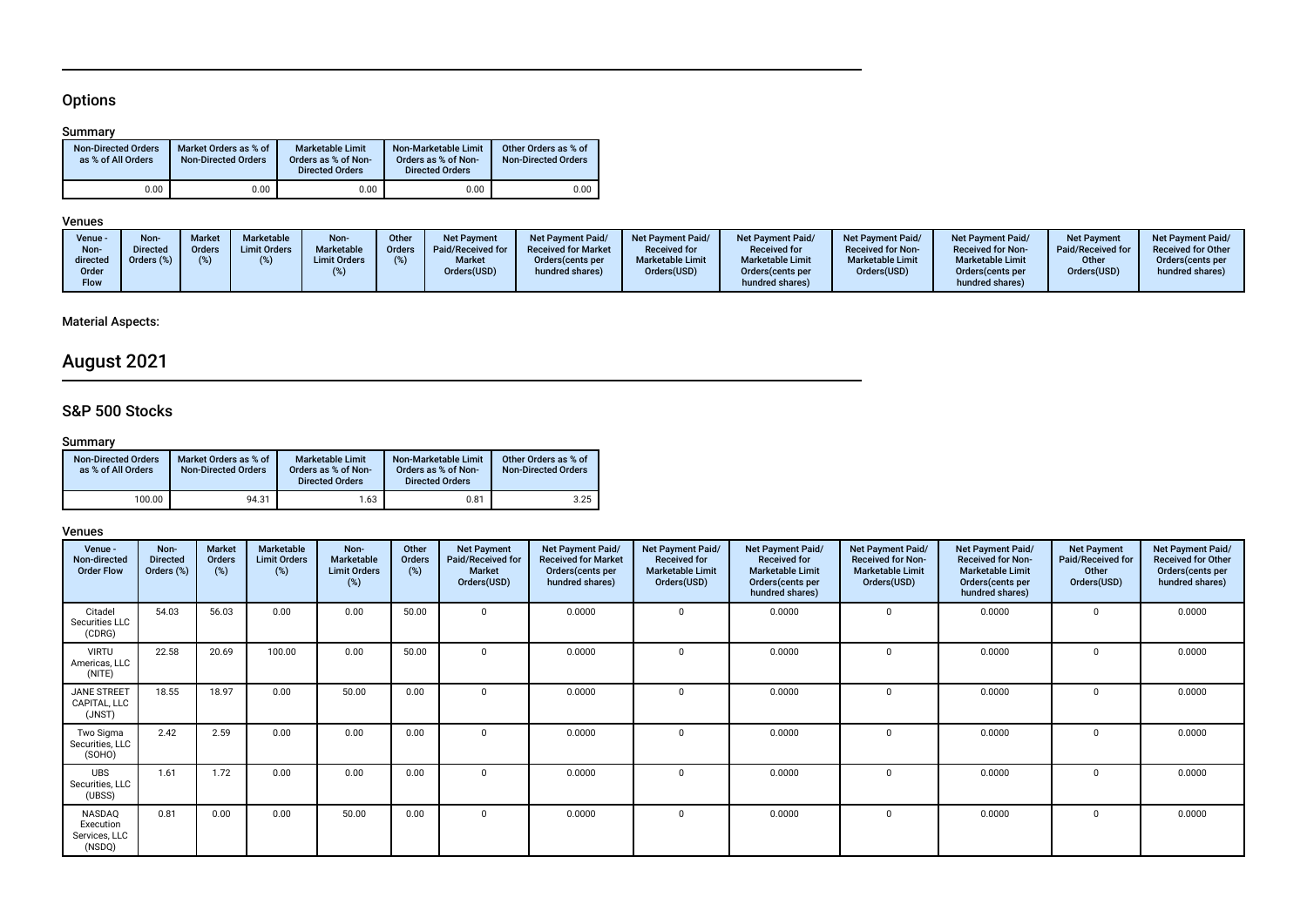Citadel Securities LLC (CDRG): [Insert discussion of the material aspects of the relationship with this venue pursuant to rule 606(a)(1)(iv).]

VIRTU Americas, LLC (NITE): [Insert discussion of the material aspects of the relationship with this venue pursuant to rule 606(a)(1)(iv).]

JANE STREET CAPITAL, LLC (JNST): [Insert discussion of the material aspects of the relationship with this venue pursuant to rule 606(a)(1)(iv).]

Two Sigma Securities, LLC (SOHO): [Insert discussion of the material aspects of the relationship with this venue pursuant to rule 606(a)(1)(iv).]

UBS Securities, LLC (UBSS): [Insert discussion of the material aspects of the relationship with this venue pursuant to rule 606(a)(1)(iv).]

NASDAQ Execution Services, LLC (NSDQ): [Insert discussion of the material aspects of the relationship with this venue pursuant to rule 606(a)(1)(iv).]

 $\overline{\phantom{0}}$  $\overline{\phantom{0}}$  $-$ 

# August 2021

### Non-S&P 500 Stocks

### Summary

| <b>Non-Directed Orders</b><br>as % of All Orders | Market Orders as % of<br><b>Non-Directed Orders</b> | <b>Marketable Limit</b><br>Orders as % of Non-<br><b>Directed Orders</b> | Non-Marketable Limit<br>Orders as % of Non-<br><b>Directed Orders</b> | Other Orders as % of<br><b>Non-Directed Orders</b> |
|--------------------------------------------------|-----------------------------------------------------|--------------------------------------------------------------------------|-----------------------------------------------------------------------|----------------------------------------------------|
| 100.00                                           | 84.32                                               | 5.08                                                                     | 10.59                                                                 | 0.00                                               |

| Venue -<br>Non-directed<br><b>Order Flow</b>   | Non-<br><b>Directed</b><br>Orders (%) | <b>Market</b><br>Orders<br>(%) | <b>Marketable</b><br><b>Limit Orders</b><br>$(\%)$ | Non-<br><b>Marketable</b><br><b>Limit Orders</b><br>$(\%)$ | Other<br>Orders<br>(%) | <b>Net Payment</b><br>Paid/Received for<br><b>Market</b><br>Orders(USD) | Net Payment Paid/<br><b>Received for Market</b><br>Orders (cents per<br>hundred shares) | Net Payment Paid/<br><b>Received for</b><br><b>Marketable Limit</b><br>Orders(USD) | <b>Net Payment Paid/</b><br><b>Received for</b><br><b>Marketable Limit</b><br>Orders(cents per<br>hundred shares) | Net Payment Paid/<br><b>Received for Non-</b><br><b>Marketable Limit</b><br>Orders(USD) | Net Payment Paid/<br><b>Received for Non-</b><br><b>Marketable Limit</b><br>Orders(cents per<br>hundred shares) | <b>Net Payment</b><br>Paid/Received for<br>Other<br>Orders(USD) | Net Payment Paid/<br><b>Received for Other</b><br>Orders(cents per<br>hundred shares) |
|------------------------------------------------|---------------------------------------|--------------------------------|----------------------------------------------------|------------------------------------------------------------|------------------------|-------------------------------------------------------------------------|-----------------------------------------------------------------------------------------|------------------------------------------------------------------------------------|-------------------------------------------------------------------------------------------------------------------|-----------------------------------------------------------------------------------------|-----------------------------------------------------------------------------------------------------------------|-----------------------------------------------------------------|---------------------------------------------------------------------------------------|
| Citadel<br>Securities LLC<br>(CDRG)            | 36.16                                 | 46.23                          | 25.00                                              | 17.39                                                      | 0.00                   | $\Omega$                                                                | 0.0000                                                                                  | $\Omega$                                                                           | 0.0000                                                                                                            | 0                                                                                       | 0.0000                                                                                                          | $\mathbf 0$                                                     | 0.0000                                                                                |
| <b>VIRTU</b><br>Americas, LLC<br>(NITE)        | 18.24                                 | 24.62                          | 33.33                                              | 3.26                                                       | 0.00                   | $\Omega$                                                                | 0.0000                                                                                  |                                                                                    | 0.0000                                                                                                            | $\mathbf 0$                                                                             | 0.0000                                                                                                          | 0                                                               | 0.0000                                                                                |
| NASDAQ<br>Execution<br>Services, LLC<br>(NSDQ) | 15.64                                 | 0.00                           | 0.00                                               | 52.17                                                      | 0.00                   | $\mathbf 0$                                                             | 0.0000                                                                                  |                                                                                    | 0.0000                                                                                                            | $\mathbf 0$                                                                             | 0.0000                                                                                                          | 0                                                               | 0.0000                                                                                |
| JANE STREET<br>CAPITAL, LLC<br>(JNST)          | 13.36                                 | 18.59                          | 33.33                                              | 0.00                                                       | 0.00                   | $\Omega$                                                                | 0.0000                                                                                  |                                                                                    | 0.0000                                                                                                            | $\mathbf 0$                                                                             | 0.0000                                                                                                          | $\Omega$                                                        | 0.0000                                                                                |
| New York<br>Stock<br>Exchange<br>(NYSE)        | 4.23                                  | 0.00                           | 0.00                                               | 14.13                                                      | 0.00                   | $\Omega$                                                                | 0.0000                                                                                  | $\Omega$                                                                           | 0.0000                                                                                                            | $\mathbf 0$                                                                             | 0.0000                                                                                                          | 0                                                               | 0.0000                                                                                |
| Cboe EDGX US<br>Equities<br>Exchange<br>(EDGX) | 3.91                                  | 0.00                           | 0.00                                               | 13.04                                                      | 0.00                   | $^{\circ}$                                                              | 0.0000                                                                                  |                                                                                    | 0.0000                                                                                                            | $\Omega$                                                                                | 0.0000                                                                                                          | $\Omega$                                                        | 0.0000                                                                                |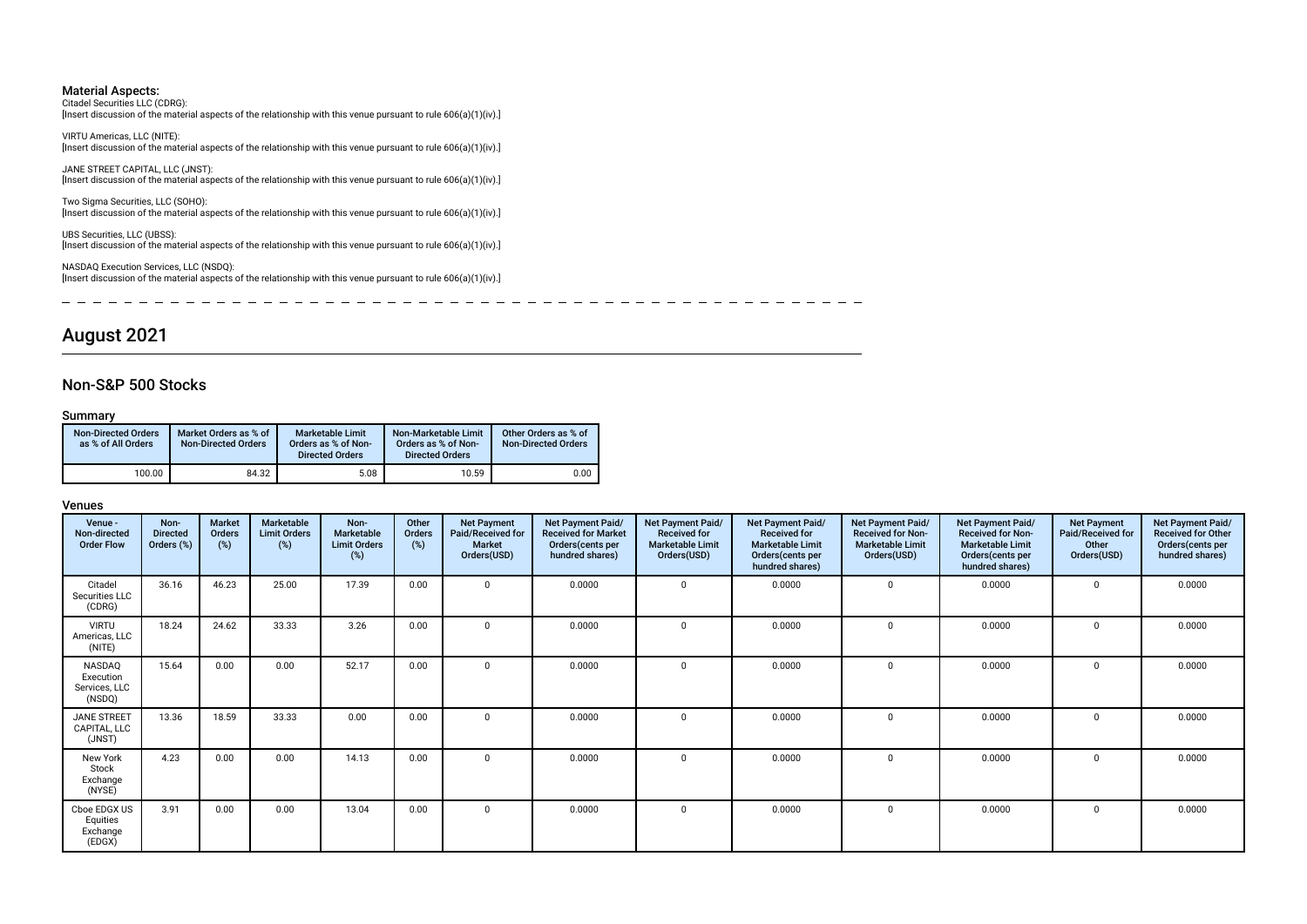| Venue -<br>Non-directed<br><b>Order Flow</b> | Non-<br><b>Directed</b><br>Orders (%) | Market<br>Orders<br>(%) | Marketable<br><b>Limit Orders</b><br>$(\%)$ | Non-<br>Marketable<br><b>Limit Orders</b><br>(%) | Other<br>Orders<br>(%) | <b>Net Payment</b><br>Paid/Received for<br><b>Market</b><br>Orders(USD) | Net Payment Paid/<br><b>Received for Market</b><br>Orders (cents per<br>hundred shares) | Net Payment Paid/<br><b>Received for</b><br><b>Marketable Limit</b><br>Orders(USD) | Net Payment Paid/<br><b>Received for</b><br><b>Marketable Limit</b><br>Orders (cents per<br>hundred shares) | Net Payment Paid/<br><b>Received for Non-</b><br><b>Marketable Limit</b><br>Orders(USD) | Net Payment Paid/<br><b>Received for Non-</b><br>Marketable Limit<br>Orders (cents per<br>hundred shares) | <b>Net Payment</b><br>Paid/Received for<br>Other<br>Orders(USD) | Net Payment Paid/<br><b>Received for Other</b><br>Orders(cents per<br>hundred shares) |
|----------------------------------------------|---------------------------------------|-------------------------|---------------------------------------------|--------------------------------------------------|------------------------|-------------------------------------------------------------------------|-----------------------------------------------------------------------------------------|------------------------------------------------------------------------------------|-------------------------------------------------------------------------------------------------------------|-----------------------------------------------------------------------------------------|-----------------------------------------------------------------------------------------------------------|-----------------------------------------------------------------|---------------------------------------------------------------------------------------|
| Two Sigma<br>Securities, LLC<br>(SOHO)       | 3.58                                  | 5.53                    | 0.00                                        | 0.00                                             | 0.00                   |                                                                         | 0.0000                                                                                  |                                                                                    | 0.0000                                                                                                      |                                                                                         | 0.0000                                                                                                    |                                                                 | 0.0000                                                                                |
| G1 Execution<br>Services, LLC<br>(ETMM)      | 2.28                                  | 3.02                    | 8.33                                        | 0.00                                             | 0.00                   |                                                                         | 0.0000                                                                                  |                                                                                    | 0.0000                                                                                                      |                                                                                         | 0.0000                                                                                                    |                                                                 | 0.0000                                                                                |
| Instinet<br><b>BlockCross</b><br>(BLKX)      | 1.30                                  | 0.00                    | 0.00                                        | 0.00                                             | 100.00                 |                                                                         | 0.0000                                                                                  |                                                                                    | 0.0000                                                                                                      |                                                                                         | 0.0000                                                                                                    |                                                                 | 0.0000                                                                                |
| <b>UBS</b> Securities,<br>LLC (UBSS)         | 1.30                                  | 2.01                    | 0.00                                        | 0.00                                             | 0.00                   |                                                                         | 0.0000                                                                                  |                                                                                    | 0.0000                                                                                                      |                                                                                         | 0.0000                                                                                                    |                                                                 | 0.0000                                                                                |

Citadel Securities LLC (CDRG):

[Insert discussion of the material aspects of the relationship with this venue pursuant to rule 606(a)(1)(iv).]

VIRTU Americas, LLC (NITE): Insert discussion of the material aspects of the relationship with this venue pursuant to rule 606(a)(1)(iv).]

NASDAQ Execution Services, LLC (NSDQ): [Insert discussion of the material aspects of the relationship with this venue pursuant to rule 606(a)(1)(iv).]

JANE STREET CAPITAL, LLC (JNST): [Insert discussion of the material aspects of the relationship with this venue pursuant to rule 606(a)(1)(iv).]

New York Stock Exchange (NYSE): [Insert discussion of the material aspects of the relationship with this venue pursuant to rule 606(a)(1)(iv).]

Cboe EDGX US Equities Exchange (EDGX): [Insert discussion of the material aspects of the relationship with this venue pursuant to rule 606(a)(1)(iv).]

Two Sigma Securities, LLC (SOHO): [Insert discussion of the material aspects of the relationship with this venue pursuant to rule 606(a)(1)(iv).]

G1 Execution Services, LLC (ETMM): [Insert discussion of the material aspects of the relationship with this venue pursuant to rule 606(a)(1)(iv).]

Instinet BlockCross (BLKX): [Insert discussion of the material aspects of the relationship with this venue pursuant to rule 606(a)(1)(iv).]

UBS Securities, LLC (UBSS): [Insert discussion of the material aspects of the relationship with this venue pursuant to rule 606(a)(1)(iv).]

 $\sim$  $-$ 

# August 2021

### **Options**

### Summary

| <b>Non-Directed Orders</b><br>as % of All Orders | Market Orders as % of<br><b>Non-Directed Orders</b> | <b>Marketable Limit</b><br>Orders as % of Non-<br><b>Directed Orders</b> | Non-Marketable Limit<br>Orders as % of Non-<br><b>Directed Orders</b> | Other Orders as % of<br><b>Non-Directed Orders</b> |
|--------------------------------------------------|-----------------------------------------------------|--------------------------------------------------------------------------|-----------------------------------------------------------------------|----------------------------------------------------|
| 0.00                                             | 0.00                                                | 0.00                                                                     | 0.00                                                                  | 0.00                                               |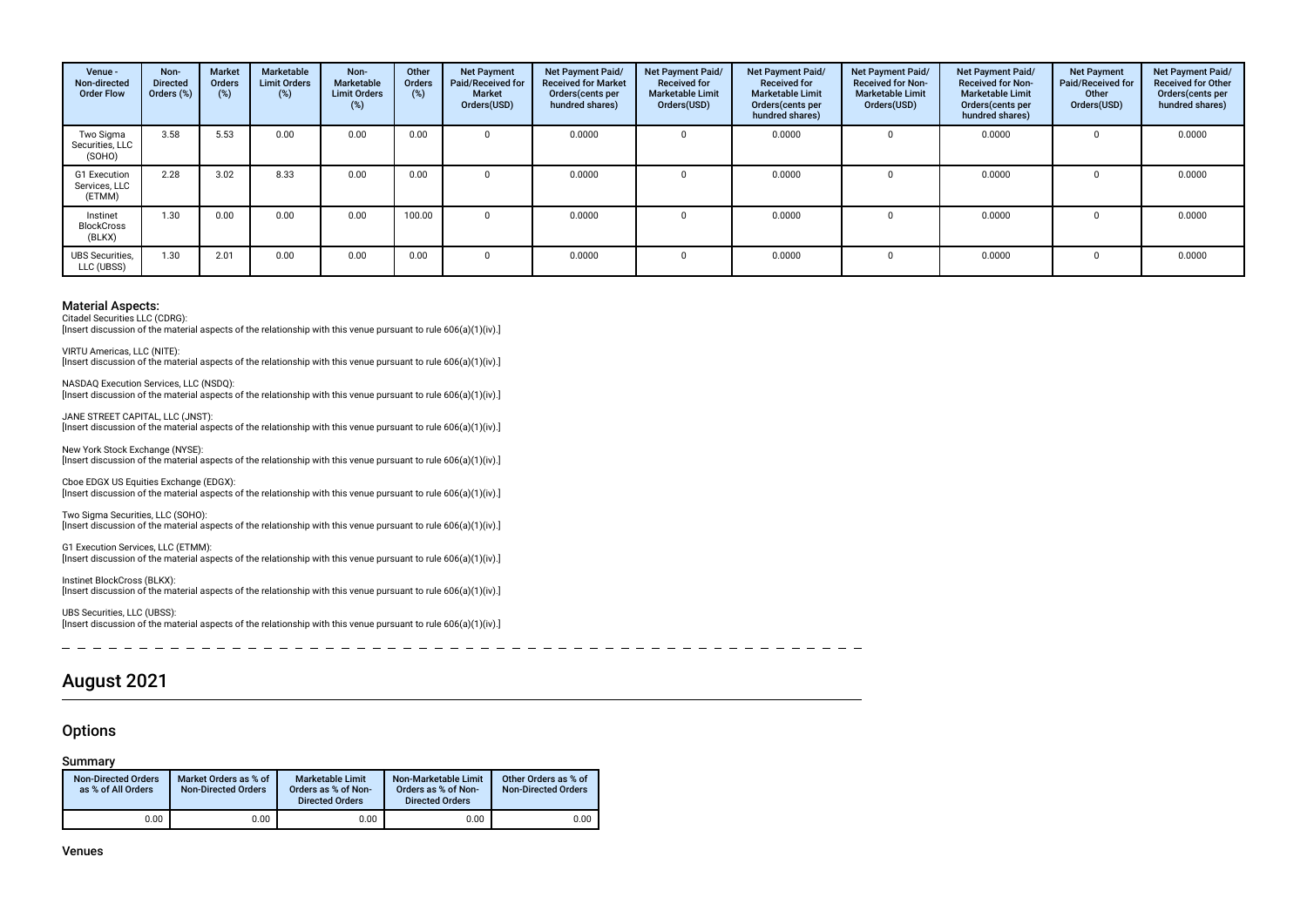| Venue -<br>Non-<br>directed<br>Order<br><b>Flow</b> | Non-<br><b>Directed</b><br>Orders (%) | Market<br>Orders | Marketable<br><b>Limit Orders</b> | Non-<br>Marketable<br><b>Limit Orders</b> | Other<br><b>Orders</b> | <b>Net Payment</b><br>Paid/Received for<br><b>Market</b><br>Orders(USD) | <b>Net Payment Paid/</b><br><b>Received for Market</b><br>Orders (cents per<br>hundred shares) | <b>Net Payment Paid/</b><br><b>Received for</b><br><b>Marketable Limit</b><br>Orders(USD) | <b>Net Payment Paid/</b><br><b>Received for</b><br><b>Marketable Limit</b><br>Orders (cents per<br>hundred shares) | Net Payment Paid/<br><b>Received for Non-</b><br><b>Marketable Limit</b><br>Orders(USD) | <b>Net Payment Paid/</b><br><b>Received for Non-</b><br><b>Marketable Limit</b><br>Orders(cents per<br>hundred shares) | <b>Net Payment</b><br>Paid/Received for<br>Other<br>Orders(USD) | <b>Net Payment Paid/</b><br><b>Received for Other</b><br>Orders(cents per<br>hundred shares) |
|-----------------------------------------------------|---------------------------------------|------------------|-----------------------------------|-------------------------------------------|------------------------|-------------------------------------------------------------------------|------------------------------------------------------------------------------------------------|-------------------------------------------------------------------------------------------|--------------------------------------------------------------------------------------------------------------------|-----------------------------------------------------------------------------------------|------------------------------------------------------------------------------------------------------------------------|-----------------------------------------------------------------|----------------------------------------------------------------------------------------------|
|-----------------------------------------------------|---------------------------------------|------------------|-----------------------------------|-------------------------------------------|------------------------|-------------------------------------------------------------------------|------------------------------------------------------------------------------------------------|-------------------------------------------------------------------------------------------|--------------------------------------------------------------------------------------------------------------------|-----------------------------------------------------------------------------------------|------------------------------------------------------------------------------------------------------------------------|-----------------------------------------------------------------|----------------------------------------------------------------------------------------------|

# September 2021

# S&P 500 Stocks

# Summary

| <b>Non-Directed Orders</b><br>as % of All Orders | Market Orders as % of<br><b>Non-Directed Orders</b> | <b>Marketable Limit</b><br>Orders as % of Non-<br><b>Directed Orders</b> | Non-Marketable Limit<br>Orders as % of Non-<br><b>Directed Orders</b> | Other Orders as % of<br><b>Non-Directed Orders</b> |
|--------------------------------------------------|-----------------------------------------------------|--------------------------------------------------------------------------|-----------------------------------------------------------------------|----------------------------------------------------|
| 100.00                                           | 96.64                                               | 0.00                                                                     | 0.84                                                                  | 2.52                                               |

| Venue -<br>Non-directed<br><b>Order Flow</b>   | Non-<br><b>Directed</b><br>Orders (%) | Market<br>Orders<br>(%) | Marketable<br><b>Limit Orders</b><br>(%) | Non-<br>Marketable<br><b>Limit Orders</b><br>$(\%)$ | Other<br>Orders<br>(%) | <b>Net Payment</b><br>Paid/Received for<br>Market<br>Orders(USD) | Net Payment Paid/<br><b>Received for Market</b><br>Orders(cents per<br>hundred shares) | Net Payment Paid/<br><b>Received for</b><br><b>Marketable Limit</b><br>Orders(USD) | Net Payment Paid/<br><b>Received for</b><br><b>Marketable Limit</b><br>Orders(cents per<br>hundred shares) | Net Payment Paid/<br><b>Received for Non-</b><br><b>Marketable Limit</b><br>Orders(USD) | Net Payment Paid/<br><b>Received for Non-</b><br><b>Marketable Limit</b><br>Orders(cents per<br>hundred shares) | <b>Net Payment</b><br>Paid/Received for<br>Other<br>Orders(USD) | Net Payment Paid/<br><b>Received for Other</b><br>Orders(cents per<br>hundred shares) |
|------------------------------------------------|---------------------------------------|-------------------------|------------------------------------------|-----------------------------------------------------|------------------------|------------------------------------------------------------------|----------------------------------------------------------------------------------------|------------------------------------------------------------------------------------|------------------------------------------------------------------------------------------------------------|-----------------------------------------------------------------------------------------|-----------------------------------------------------------------------------------------------------------------|-----------------------------------------------------------------|---------------------------------------------------------------------------------------|
| Citadel<br>Securities LLC<br>(CDRG)            | 52.17                                 | 60.87                   | 0.00                                     | 0.00                                                | 66.67                  | $\mathbf{0}$                                                     | 0.0000                                                                                 | $\mathbf 0$                                                                        | 0.0000                                                                                                     | $\mathbf 0$                                                                             | 0.0000                                                                                                          | $\mathbf{0}$                                                    | 0.0000                                                                                |
| <b>JANE STREET</b><br>CAPITAL. LLC<br>(JNST)   | 14.49                                 | 17.39                   | 0.00                                     | 0.00                                                | 0.00                   | $\Omega$                                                         | 0.0000                                                                                 | $\mathbf 0$                                                                        | 0.0000                                                                                                     | $\mathbf 0$                                                                             | 0.0000                                                                                                          | $\mathbf 0$                                                     | 0.0000                                                                                |
| <b>VIRTU</b><br>Americas, LLC<br>(NITE)        | 13.04                                 | 14.78                   | 0.00                                     | 0.00                                                | 33.33                  | $\mathbf 0$                                                      | 0.0000                                                                                 | $\mathbf 0$                                                                        | 0.0000                                                                                                     | $\mathbf{0}$                                                                            | 0.0000                                                                                                          | $\mathbf 0$                                                     | 0.0000                                                                                |
| New York<br>Stock<br>Exchange<br>(NYSE)        | 13.04                                 | 0.00                    | 0.00                                     | 90.00                                               | 0.00                   | $\mathbf{0}$                                                     | 0.0000                                                                                 | $\mathbf 0$                                                                        | 0.0000                                                                                                     | $\mathbf 0$                                                                             | 0.0000                                                                                                          | $\mathbf{0}$                                                    | 0.0000                                                                                |
| Two Sigma<br>Securities, LLC<br>(SOHO)         | 3.62                                  | 4.35                    | 0.00                                     | 0.00                                                | 0.00                   | $\mathbf 0$                                                      | 0.0000                                                                                 | $\mathbf 0$                                                                        | 0.0000                                                                                                     | $\mathbf 0$                                                                             | 0.0000                                                                                                          | $\mathbf 0$                                                     | 0.0000                                                                                |
| <b>UBS</b><br>Securities, LLC<br>(UBSS)        | 1.45                                  | 1.74                    | 0.00                                     | 0.00                                                | 0.00                   | $\Omega$                                                         | 0.0000                                                                                 | $\mathbf 0$                                                                        | 0.0000                                                                                                     | $\mathbf{0}$                                                                            | 0.0000                                                                                                          | $\mathbf 0$                                                     | 0.0000                                                                                |
| Cboe EDGX US<br>Equities<br>Exchange<br>(EDGX) | 0.72                                  | 0.00                    | 0.00                                     | 5.00                                                | 0.00                   | $\mathbf 0$                                                      | 0.0000                                                                                 | $\mathbf 0$                                                                        | 0.0000                                                                                                     | $\mathbf 0$                                                                             | 0.0000                                                                                                          | 0                                                               | 0.0000                                                                                |
| G1 Execution<br>Services, LLC<br>(ETMM)        | 0.72                                  | 0.87                    | 0.00                                     | 0.00                                                | 0.00                   | $\mathbf 0$                                                      | 0.0000                                                                                 | $\mathbf 0$                                                                        | 0.0000                                                                                                     | $\mathbf{0}$                                                                            | 0.0000                                                                                                          | $\mathbf 0$                                                     | 0.0000                                                                                |
| NASDAQ<br>Execution<br>Services, LLC<br>(NSDQ) | 0.72                                  | 0.00                    | 0.00                                     | 5.00                                                | 0.00                   | $\mathbf 0$                                                      | 0.0000                                                                                 | $\mathbf 0$                                                                        | 0.0000                                                                                                     | $\mathbf 0$                                                                             | 0.0000                                                                                                          | 0                                                               | 0.0000                                                                                |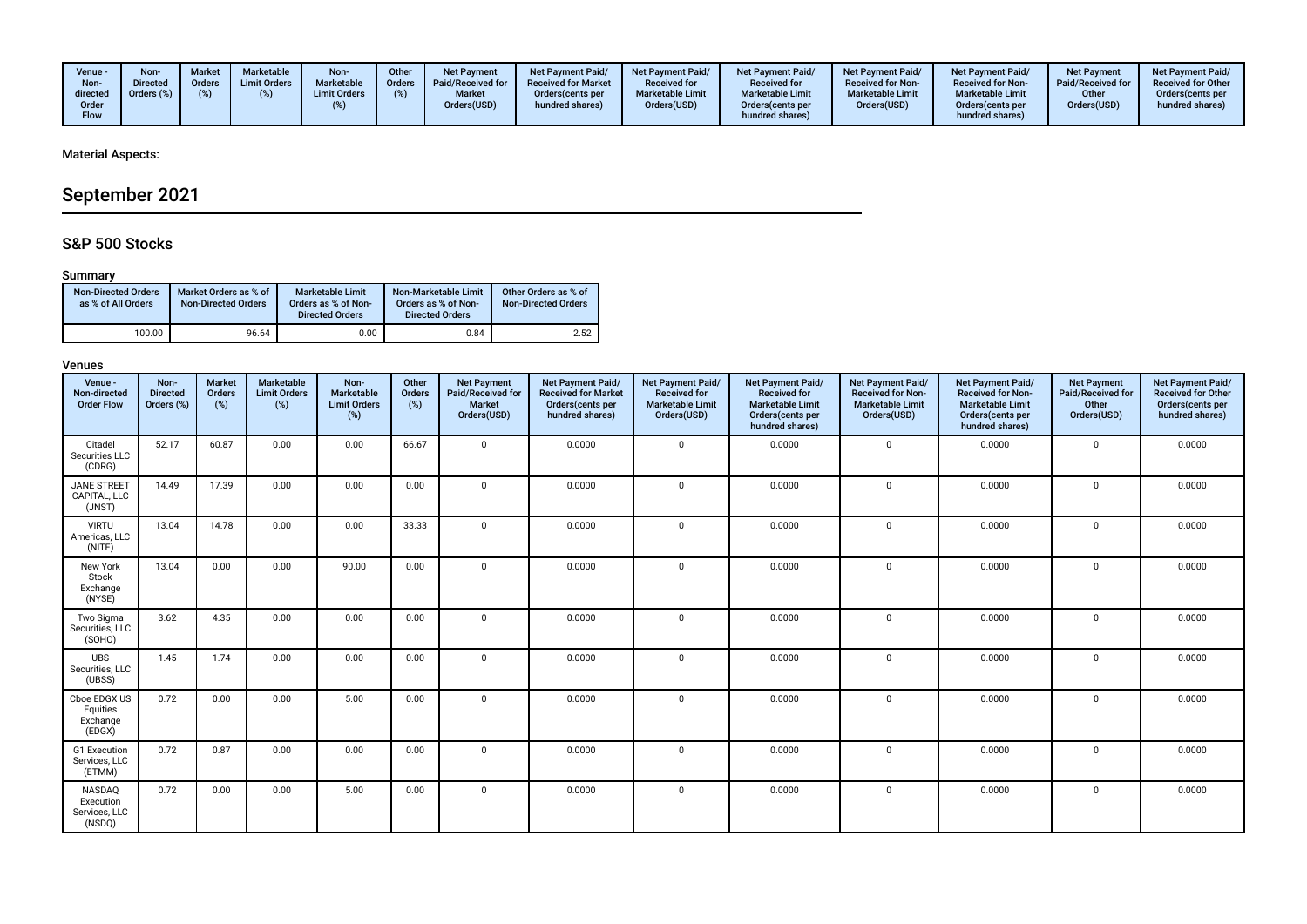Citadel Securities LLC (CDRG): [Insert discussion of the material aspects of the relationship with this venue pursuant to rule 606(a)(1)(iv).]

JANE STREET CAPITAL, LLC (JNST): [Insert discussion of the material aspects of the relationship with this venue pursuant to rule 606(a)(1)(iv).]

VIRTU Americas, LLC (NITE): [Insert discussion of the material aspects of the relationship with this venue pursuant to rule 606(a)(1)(iv).]

New York Stock Exchange (NYSE): [Insert discussion of the material aspects of the relationship with this venue pursuant to rule 606(a)(1)(iv).]

Two Sigma Securities, LLC (SOHO): [Insert discussion of the material aspects of the relationship with this venue pursuant to rule 606(a)(1)(iv).]

UBS Securities, LLC (UBSS): [Insert discussion of the material aspects of the relationship with this venue pursuant to rule 606(a)(1)(iv).]

Cboe EDGX US Equities Exchange (EDGX): [Insert discussion of the material aspects of the relationship with this venue pursuant to rule 606(a)(1)(iv).]

G1 Execution Services, LLC (ETMM): [Insert discussion of the material aspects of the relationship with this venue pursuant to rule 606(a)(1)(iv).]

NASDAQ Execution Services, LLC (NSDQ): [Insert discussion of the material aspects of the relationship with this venue pursuant to rule 606(a)(1)(iv).]

----------

# September 2021

### Non-S&P 500 Stocks

#### Summary

| <b>Non-Directed Orders</b><br>as % of All Orders | Market Orders as % of<br><b>Non-Directed Orders</b> | <b>Marketable Limit</b><br>Orders as % of Non-<br><b>Directed Orders</b> | Non-Marketable Limit<br>Orders as % of Non-<br><b>Directed Orders</b> | Other Orders as % of<br><b>Non-Directed Orders</b> |
|--------------------------------------------------|-----------------------------------------------------|--------------------------------------------------------------------------|-----------------------------------------------------------------------|----------------------------------------------------|
| 100.00                                           | 81.82                                               | 3.56                                                                     | 14.23                                                                 | 0.40                                               |

| Venue -<br>Non-directed<br><b>Order Flow</b>   | Non-<br><b>Directed</b><br>Orders (%) | <b>Market</b><br>Orders<br>(%) | Marketable<br><b>Limit Orders</b><br>$(\%)$ | Non-<br>Marketable<br><b>Limit Orders</b><br>(%) | Other<br>Orders<br>(%) | <b>Net Payment</b><br>Paid/Received for<br><b>Market</b><br>Orders(USD) | Net Payment Paid/<br><b>Received for Market</b><br>Orders (cents per<br>hundred shares) | Net Payment Paid/<br><b>Received for</b><br><b>Marketable Limit</b><br>Orders(USD) | Net Payment Paid/<br><b>Received for</b><br><b>Marketable Limit</b><br>Orders (cents per<br>hundred shares) | Net Payment Paid/<br><b>Received for Non-</b><br><b>Marketable Limit</b><br>Orders(USD) | <b>Net Payment Paid/</b><br><b>Received for Non-</b><br><b>Marketable Limit</b><br>Orders(cents per<br>hundred shares) | <b>Net Payment</b><br>Paid/Received for<br>Other<br>Orders(USD) | Net Payment Paid/<br><b>Received for Other</b><br>Orders (cents per<br>hundred shares) |
|------------------------------------------------|---------------------------------------|--------------------------------|---------------------------------------------|--------------------------------------------------|------------------------|-------------------------------------------------------------------------|-----------------------------------------------------------------------------------------|------------------------------------------------------------------------------------|-------------------------------------------------------------------------------------------------------------|-----------------------------------------------------------------------------------------|------------------------------------------------------------------------------------------------------------------------|-----------------------------------------------------------------|----------------------------------------------------------------------------------------|
| Citadel<br>Securities LLC<br>(CDRG)            | 29.81                                 | 46.12                          | 30.00                                       | 6.47                                             | 0.00                   |                                                                         | 0.0000                                                                                  |                                                                                    | 0.0000                                                                                                      |                                                                                         | 0.0000                                                                                                                 |                                                                 | 0.0000                                                                                 |
| NASDAQ<br>Execution<br>Services, LLC<br>(NSDQ) | 23.68                                 | 0.00                           | 0.00                                        | 61.15                                            | 0.00                   | $\Omega$                                                                | 0.0000                                                                                  |                                                                                    | 0.0000                                                                                                      | $\Omega$                                                                                | 0.0000                                                                                                                 |                                                                 | 0.0000                                                                                 |
| <b>VIRTU</b><br>Americas, LLC<br>(NITE)        | 17.55                                 | 29.61                          | 20.00                                       | 0.00                                             | 0.00                   | $\Omega$                                                                | 0.0000                                                                                  |                                                                                    | 0.0000                                                                                                      | $\Omega$                                                                                | 0.0000                                                                                                                 |                                                                 | 0.0000                                                                                 |
| <b>JANE STREET</b><br>CAPITAL, LLC<br>(JNST)   | 9.47                                  | 15.05                          | 30.00                                       | 0.00                                             | 0.00                   | $\Omega$                                                                | 0.0000                                                                                  |                                                                                    | 0.0000                                                                                                      | $\mathbf 0$                                                                             | 0.0000                                                                                                                 |                                                                 | 0.0000                                                                                 |
| Cboe EDGX US<br>Equities                       | 6.69                                  | 0.00                           | 0.00                                        | 17.27                                            | 0.00                   | $\Omega$                                                                | 0.0000                                                                                  |                                                                                    | 0.0000                                                                                                      | $\Omega$                                                                                | 0.0000                                                                                                                 |                                                                 | 0.0000                                                                                 |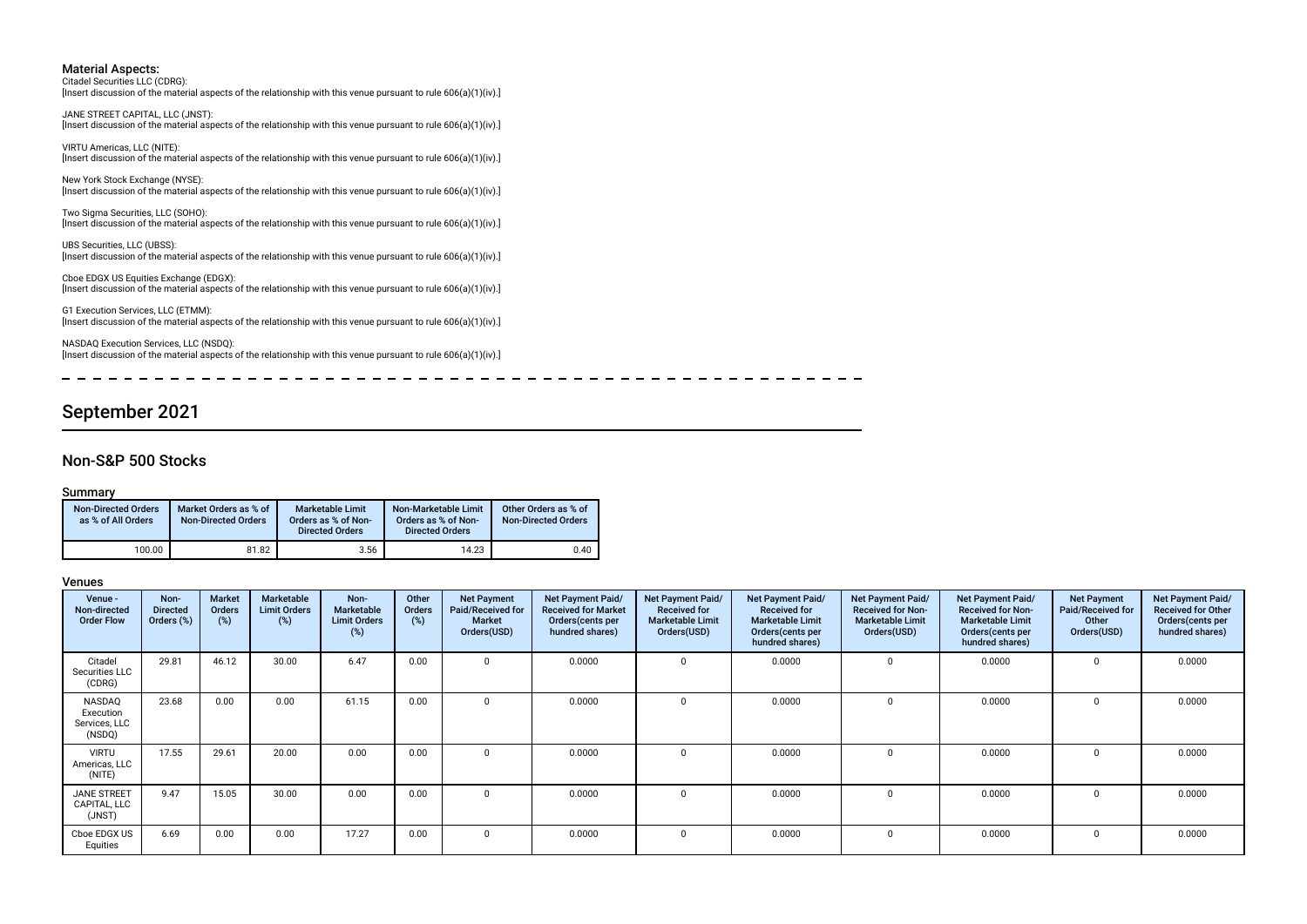| Venue -<br>Non-directed<br><b>Order Flow</b> | Non-<br><b>Directed</b><br>Orders (%) | Market<br>Orders<br>(%) | Marketable<br><b>Limit Orders</b><br>(%) | Non-<br>Marketable<br><b>Limit Orders</b><br>(%) | Other<br>Orders<br>(%) | <b>Net Payment</b><br>Paid/Received for<br><b>Market</b><br>Orders(USD) | <b>Net Payment Paid/</b><br><b>Received for Market</b><br>Orders (cents per<br>hundred shares) | Net Payment Paid/<br><b>Received for</b><br><b>Marketable Limit</b><br>Orders(USD) | Net Payment Paid/<br><b>Received for</b><br><b>Marketable Limit</b><br>Orders (cents per<br>hundred shares) | Net Payment Paid/<br><b>Received for Non-</b><br><b>Marketable Limit</b><br>Orders(USD) | <b>Net Payment Paid/</b><br><b>Received for Non-</b><br><b>Marketable Limit</b><br>Orders (cents per<br>hundred shares) | <b>Net Payment</b><br>Paid/Received for<br>Other<br>Orders(USD) | <b>Net Payment Paid/</b><br><b>Received for Other</b><br>Orders(cents per<br>hundred shares) |
|----------------------------------------------|---------------------------------------|-------------------------|------------------------------------------|--------------------------------------------------|------------------------|-------------------------------------------------------------------------|------------------------------------------------------------------------------------------------|------------------------------------------------------------------------------------|-------------------------------------------------------------------------------------------------------------|-----------------------------------------------------------------------------------------|-------------------------------------------------------------------------------------------------------------------------|-----------------------------------------------------------------|----------------------------------------------------------------------------------------------|
| Exchange<br>(EDGX)                           |                                       |                         |                                          |                                                  |                        |                                                                         |                                                                                                |                                                                                    |                                                                                                             |                                                                                         |                                                                                                                         |                                                                 |                                                                                              |
| New York<br>Stock<br>Exchange<br>(NYSE)      | 6.13                                  | 0.00                    | 10.00                                    | 15.11                                            | 0.00                   |                                                                         | 0.0000                                                                                         | $\Omega$                                                                           | 0.0000                                                                                                      | $\Omega$                                                                                | 0.0000                                                                                                                  | $\Omega$                                                        | 0.0000                                                                                       |
| Two Sigma<br>Securities, LLC<br>(SOHO)       | 3.06                                  | 4.85                    | 10.00                                    | 0.00                                             | 0.00                   |                                                                         | 0.0000                                                                                         | $\Omega$                                                                           | 0.0000                                                                                                      | $\mathbf 0$                                                                             | 0.0000                                                                                                                  |                                                                 | 0.0000                                                                                       |
| <b>UBS</b> Securities,<br>LLC (UBSS)         | 1.67                                  | 2.43                    | 0.00                                     | 0.00                                             | 25.00                  |                                                                         | 0.0000                                                                                         | $\Omega$                                                                           | 0.0000                                                                                                      | $\Omega$                                                                                | 0.0000                                                                                                                  |                                                                 | 0.0000                                                                                       |
| G1 Execution<br>Services, LLC<br>(ETMM)      | 1.11                                  | 1.94                    | 0.00                                     | 0.00                                             | 0.00                   |                                                                         | 0.0000                                                                                         |                                                                                    | 0.0000                                                                                                      | $\Omega$                                                                                | 0.0000                                                                                                                  |                                                                 | 0.0000                                                                                       |
| Instinet<br>BlockCross<br>(BLKX)             | 0.84                                  | 0.00                    | 0.00                                     | 0.00                                             | 75.00                  |                                                                         | 0.0000                                                                                         | $\Omega$                                                                           | 0.0000                                                                                                      | $\mathbf 0$                                                                             | 0.0000                                                                                                                  |                                                                 | 0.0000                                                                                       |

Citadel Securities LLC (CDRG):

[Insert discussion of the material aspects of the relationship with this venue pursuant to rule 606(a)(1)(iv).]

NASDAQ Execution Services, LLC (NSDQ): [Insert discussion of the material aspects of the relationship with this venue pursuant to rule 606(a)(1)(iv).]

VIRTU Americas, LLC (NITE): [Insert discussion of the material aspects of the relationship with this venue pursuant to rule 606(a)(1)(iv).]

JANE STREET CAPITAL, LLC (JNST): [Insert discussion of the material aspects of the relationship with this venue pursuant to rule  $606(a)(1)(iv)$ .]

Cboe EDGX US Equities Exchange (EDGX): [Insert discussion of the material aspects of the relationship with this venue pursuant to rule 606(a)(1)(iv).]

New York Stock Exchange (NYSE): [Insert discussion of the material aspects of the relationship with this venue pursuant to rule 606(a)(1)(iv).]

Two Sigma Securities, LLC (SOHO): [Insert discussion of the material aspects of the relationship with this venue pursuant to rule 606(a)(1)(iv).]

UBS Securities, LLC (UBSS): [Insert discussion of the material aspects of the relationship with this venue pursuant to rule 606(a)(1)(iv).]

G1 Execution Services, LLC (ETMM): [Insert discussion of the material aspects of the relationship with this venue pursuant to rule 606(a)(1)(iv).]

Instinet BlockCross (BLKX): [Insert discussion of the material aspects of the relationship with this venue pursuant to rule 606(a)(1)(iv).]

# September 2021

**Options** 

Summary